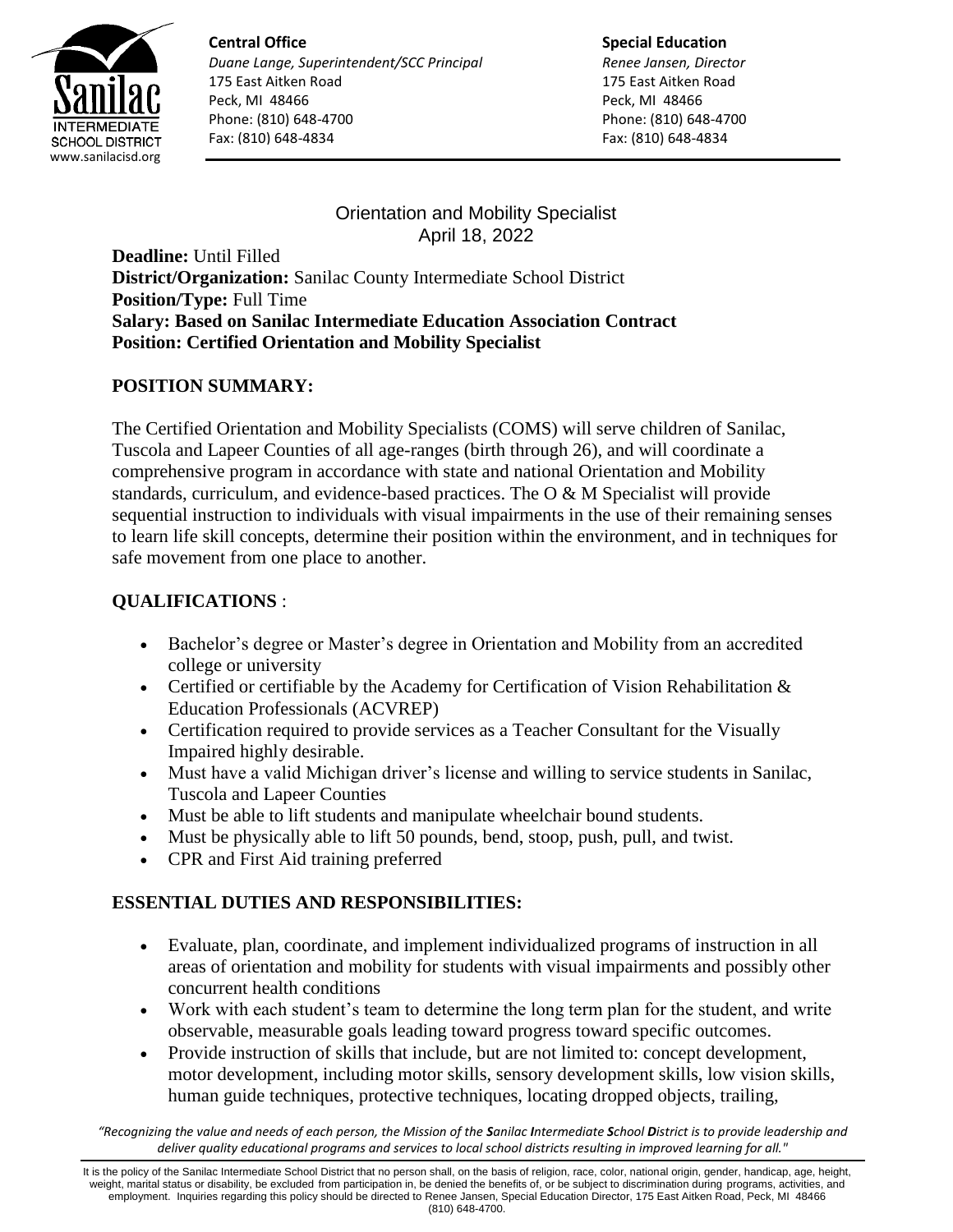

**Central Office** *Duane Lange, Superintendent/SCC Principal* 175 East Aitken Road Peck, MI 48466 Phone: (810) 648-4700 Fax: (810) 648-4834

**Special Education** *Renee Jansen, Director* 175 East Aitken Road Peck, MI 48466 Phone: (810) 648-4700 Fax: (810) 648-4834

squaring-off, cane techniques, soliciting/declining assistance, following directions, utilizing landmarks, search patterns, compass directions, route planning, analysis and identification of intersections and traffic patterns, use of traffic control devices, techniques for crossing streets, techniques for travel in indoor environments, outdoor residential, small and large business districts, mall travel, and rural areas, problem solving skills, use of public transportation, and instructional use of low vision devices. Instruction may also include life skills concepts.

- Provides orientation and mobility training in various environments focused on assisting the students in achieving their individualized goals and reaching independence
- Participate in Multidisciplinary Evaluation Team (MET) evaluations and meetings, IEPT meetings, service delivery and record keeping processes
- Be available and actively participate in consultation and collaboration with members of the student's IEP team
- Act as a liaison with MDE-LIO whenever this resource is needed to meet the needs of the student
- Rely on data to monitor progress on goals, recommend appropriate equipment and identify training needs and adjusts instruction and support as needed
- Utilize required databases to meet legal and organizational requirements, including data entry, Medicaid billing, IEP development, and progress reporting
- Complete all required documentation accurately and within all required or imposed timelines
- Display strong interpersonal skills
- Communicate effectively in both verbal and written form
- Demonstrate self-motivation, self-management skills, and the ability to work independently
- Follow the requirements and expectations for confidentiality at all times
- Maintain professionalism at all times and when working with families, school personnel and community agencies
- Stay current in practices related to orientation and mobility, medical aspects of vision loss, and devices available for people with vision loss

### *THIS LIST OF ESSENTIAL JOB RESPONSIBILITIES IS NOT EXHAUSTIVE AND MAY BE SUPPLEMENTED AS NECESSARY.* **CONDITIONS OF EMPLOYMENT:**

**Employment Date:** Pending Board approval and successful completion of drug screening and background checks.

## **INTERESTED APPLICANTS SHOULD CONTACT:**

Renee Jansen, Director of Special Education Sanilac Intermediate School District 175 E. Aitken Rd. Peck, MI 48466 Phone: (810) 648-4700 Ext. 4131

*"Recognizing the value and needs of each person, the Mission of the Sanilac Intermediate School District is to provide leadership and deliver quality educational programs and services to local school districts resulting in improved learning for all."*